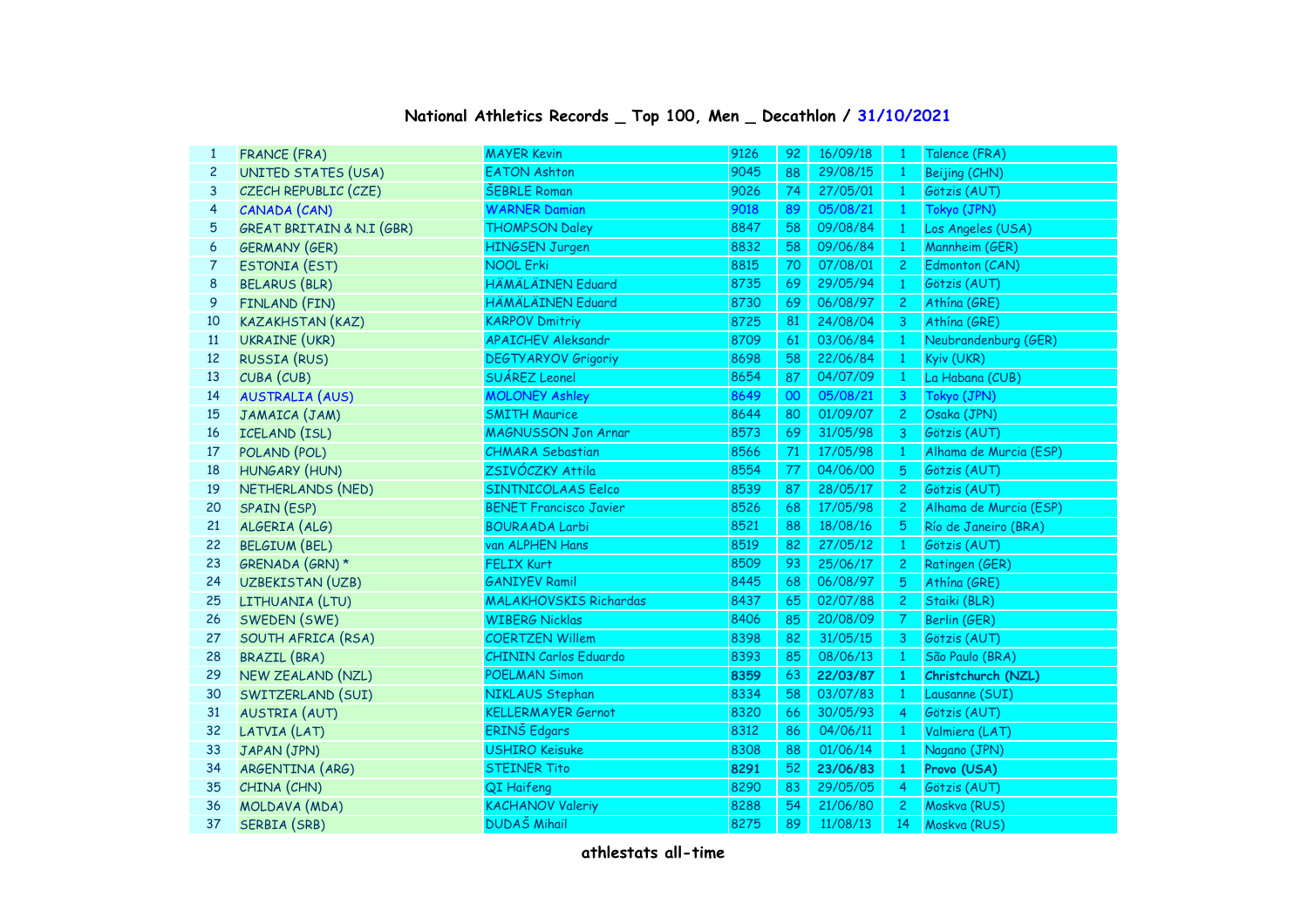| PUERTO RICO (PUR)            | <b>OWENS Ayden</b>           | 8238                                                                                                                                 | 00 | 15/05/21 | $\mathbf{1}$   | Champaign (USA)        |
|------------------------------|------------------------------|--------------------------------------------------------------------------------------------------------------------------------------|----|----------|----------------|------------------------|
| <b>NORWAY (NOR)</b>          | <b>JENSEN Benjamin</b>       | 8228                                                                                                                                 | 92 | 28/04/18 | $\mathbf{1}$   | Firenze (ITA)          |
| PORTUGAL (POR)               | <b>ANIBAL Mario</b>          | 8213                                                                                                                                 | 72 | 01/07/01 | $\mathbf{1}$   | Kaunas (LTU)           |
| <b>BULGARIA (BUL)</b>        | <b>ANDONOV Atanas</b>        | 8199                                                                                                                                 | 55 | 21/06/81 | $\mathbf{1}$   | Sofia (BUL)            |
| ITALY (ITA)                  | POSERINA Beniamino           | 8169                                                                                                                                 | 70 | 06/10/96 | $\mathbf{1}$   | Formia (ITA)           |
| <b>GREECE (GRE)</b>          | KORKIZOGLOU Prodromos        | 8069                                                                                                                                 | 75 | 02/07/00 | $\mathbf{1}$   | Ibach (SUI)            |
| CHILE (CHI)                  | <b>BARROILHET Gonzalo</b>    | 8065                                                                                                                                 | 86 | 20/04/12 | $\mathbf{1}$   | Charlottesville (USA)  |
| <b>VENEZUELA (VEN)</b>       | JARAMILLO Georni             | 8048                                                                                                                                 | 89 | 05/05/18 | $\mathbf{1}$   | Barquisimeto (VEN)     |
| NIGERIA (NGR)                | <b>ENAHORO Ituah Thomas</b>  | 8048                                                                                                                                 | 97 | 17/06/18 | $\overline{5}$ | Ratingen (GER)         |
| LIBERIA (LBR)                | <b>ADDY Jangy</b>            | 8025                                                                                                                                 | 85 | 30/06/08 | 6              | Eugene (USA)           |
| TUNISIA (TUN)                | <b>DHOUIBI Hamdi</b>         | 8023                                                                                                                                 | 82 | 10/08/05 | 11             | Helsinki (FIN)         |
| CHINESE TAIPEI (TPE)         | <b>YANG Chuan-kwang</b>      | 8010                                                                                                                                 | 33 | 28/04/63 | 1              | Walnut (USA)           |
| <b>ECUADOR (ECU)</b>         | PRECIADO Andy                | 8004                                                                                                                                 | 97 | 31/05/21 | $\mathbf{1}$   | Guayaquil (ECU)        |
| <b>DENMARK (DEN)</b>         | <b>WARMING Lars</b>          | 7994                                                                                                                                 | 63 | 19/06/88 | 13             | Götzis (AUT)           |
| COLOMBIA (COL)               | <b>LEMUS José Gregorio</b>   | 7913                                                                                                                                 | 91 | 30/07/18 | $\mathbf{2}$   | Barranquilla (COL)     |
| IRELAND (IRL)                |                              | 7882                                                                                                                                 | 63 | 05/06/88 | $\mathbf{1}$   | Emmitsburg (USA)       |
| KOREA (SOUTH) (KOR)          | <b>KIM Kun-woo</b>           | 7860                                                                                                                                 | 80 | 28/08/11 | 17             | Daegu (KOR)            |
| TADJIKISTAN (TJK)            | SOBOLEVSKIY Igor             | 7846                                                                                                                                 | 62 | 16/07/82 | 2 <sup>1</sup> | Leningrad (RUS)        |
| <b>MONTENEGRO (MNE)</b>      |                              | 7846                                                                                                                                 | 92 | 28/05/17 | 19             | Götzis (AUT)           |
| ROMANIA (ROU)                | <b>BOGDAN Vasile</b>         | 7843                                                                                                                                 | 50 | 08/06/75 | $\mathbf{1}$   | Paris (FRA)            |
| <b>KUWAIT (KUW)</b>          | AL-SAYED Majed Radhi Mubarak | 7838                                                                                                                                 | 93 | 23/04/19 | $\overline{c}$ | Doha (QAT)             |
| <b>GHANA (GHA)</b>           | <b>NYAMADI Atsu</b>          | 7811                                                                                                                                 | 94 | 22/04/17 | $\mathbf{1}$   | Charlottesville (USA)  |
| THAILAND (THA)               | <b>SINGKHON Sutthisak</b>    | 7809                                                                                                                                 | 96 | 26/08/18 | $\overline{2}$ | Jakarta (INA)          |
| CYPRUS (CYP)                 | <b>ANDREOU Georgios</b>      | 7802                                                                                                                                 | 74 | 12/08/00 | $\mathbf{1}$   | Vólos (GRE)            |
| <b>SLOVAK REPUBLIC (SVK)</b> | <b>SOLDOS Peter</b>          | 7799                                                                                                                                 | 73 | 10/06/01 |                | Arles (FRA)            |
| <b>BARBADOS (BAR)</b>        |                              | 7777                                                                                                                                 | 74 | 06/08/97 | 17             | Athína (GRE)           |
| CROATIA (CRO)                | <b>BONIFACIĆ Fran</b>        | 7760                                                                                                                                 | 00 | 11/07/21 | $\overline{6}$ | Tallinn (EST)          |
| <b>TURKEY (TUR)</b>          | <b>KASAPOGLU Alper</b>       | 7757                                                                                                                                 | 66 | 19/04/96 | $\overline{c}$ | Azusa (USA)            |
| <b>GEORGIA (GEO)</b>         | <b>DYACHKOV Yuri</b>         | 7756                                                                                                                                 | 40 | 16/06/68 | 1              | Tbilisi (GEO)          |
| <b>VIETNAM (VIE)</b>         |                              | 7755                                                                                                                                 | 83 | 25/11/10 | 3              | Guangzhou (CHN)        |
| <b>BAHAMAS (BAH)</b>         |                              | 7734                                                                                                                                 | 97 | 27/06/21 | $\mathbf{1}$   | Nassau (BAH)           |
| <b>QATAR (QAT)</b>           |                              | 7730                                                                                                                                 | 81 | 27/06/04 | 6              | Ratingen (GER)         |
| IRAN (IRI)                   | <b>SEPEHRZAD Hadi</b>        | 7729                                                                                                                                 | 83 | 25/05/12 | $\mathbf{1}$   | Tehran (IRI)           |
| SLOVENIA (SLO)               | <b>SITAR Damjan</b>          | 7718                                                                                                                                 | 81 | 01/06/08 | $\mathbf{1}$   | Maribor (SLO)          |
| MADAGASCAR (MAD)             | <b>ALI Kame</b>              | 7685                                                                                                                                 | 84 | 17/04/11 | $\mathbf{1}$   | Réduit (MRI)           |
| SAUDI ARABIA (KSA)           | AL-QAREE Mohammed Jassem     | 7677                                                                                                                                 | 88 | 20/12/11 | $\mathbf{1}$   | Doha (QAT)             |
| INDIA (IND)                  | <b>SINGH Bhartinder</b>      | 7658                                                                                                                                 | 87 | 12/06/11 | $\mathbf{1}$   | <b>Bangalore (IND)</b> |
| SAINT LUCIA (LCA)            | <b>JOHNSON Dominic</b>       | 7632                                                                                                                                 | 75 | 27/03/98 | $\overline{c}$ | Tucson (USA)           |
| <b>MEXICO</b> (MEX)          | <b>CARDENAS Alejandro</b>    | 7614                                                                                                                                 | 74 | 11/05/96 | $\mathbf{2}$   | Medellín (COL)         |
| MAURITIUS (MRI)              | <b>THIERRY Guillaume</b>     | 7591                                                                                                                                 | 86 | 14/09/15 | $\mathbf{1}$   | Brazzaville (CGO)      |
|                              |                              | O'CONNELL Carlos<br>PEŠIC Darko<br><b>HOUSTON Victor</b><br><b>VU Van Huyen</b><br><b>MULLINGS Ken</b><br><b>MOUSSA Ahmad Hassan</b> |    |          |                |                        |